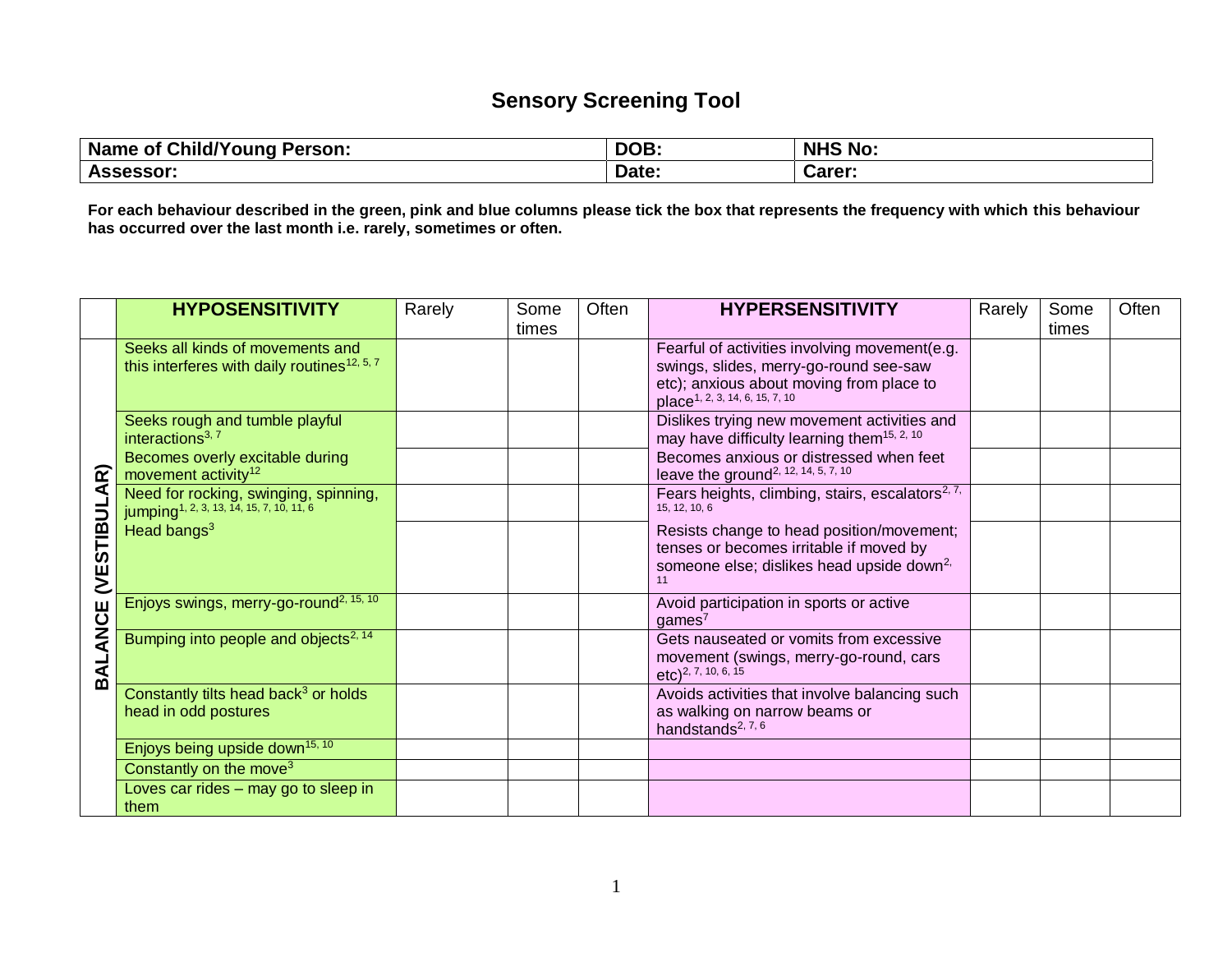|                                             | <b>HYPOSENSITIVITY</b>                                                               | Rarely | Sometimes | Often | <b>HYPERSENSITIVITY</b>                                                                                                                         | Rarely | Sometimes | Often |
|---------------------------------------------|--------------------------------------------------------------------------------------|--------|-----------|-------|-------------------------------------------------------------------------------------------------------------------------------------------------|--------|-----------|-------|
| <b>ARENESS<br/>CEPTION)</b><br>/ AW<br>PRIO | Stands too close to people <sup>1</sup>                                              |        |           |       | Difficulties with fine motor skills,<br>manipulating small objects (buttons,<br>tying shoe laces) $1, 2, 7$                                     |        |           |       |
|                                             | A lack of awareness of body<br>position in space <sup>2, 1</sup>                     |        |           |       | Has difficulty catching balls <sup>2, 10</sup>                                                                                                  |        |           |       |
|                                             | Bumping into people <sup>1, 2, 8</sup>                                               |        |           |       | Movement of the whole body to look<br>at something <sup>1, 2</sup>                                                                              |        |           |       |
|                                             | Clumsy or awkward in movement <sup>14,</sup>                                         |        |           |       | Fall down often and have difficulty<br>with balance (e.g., when climbing<br>stairs) $6, 10$                                                     |        |           |       |
| <b>BODY<br/>(PROP</b>                       | Problems with muscle tone, co-<br>ordination, motor planning <sup>13, 2, 8, 12</sup> |        |           |       | Enjoy movement that he/she initiates<br>but does not like to be moved by<br>others, particularly if the movement is<br>unexpected <sup>10</sup> |        |           |       |
|                                             | Slumping posture - leans against<br>walls or people                                  |        |           |       |                                                                                                                                                 |        |           |       |

|     | <b>HYPOSENSITIVITY</b>                           | Rarely | Sometimes | Often | <b>HYPERSENSITIVITY</b>                             | Rarely | Sometimes | Often |
|-----|--------------------------------------------------|--------|-----------|-------|-----------------------------------------------------|--------|-----------|-------|
|     | No sense of smell – failure to notice            |        |           |       | Smells can be intensified and become                |        |           |       |
|     | extreme odours; difficulty identifying           |        |           |       | overpowering; dislike of individuals                |        |           |       |
|     | things by their smell <sup>1, 2, 11, 15</sup>    |        |           |       | with distinctive perfumes, shampoos;                |        |           |       |
|     |                                                  |        |           |       | dislikes strong smells <sup>1, 2, 7, 11, 15</sup>   |        |           |       |
|     | Licking of objects <sup>1</sup>                  |        |           |       | Toileting problems <sup>1, 2, 11</sup> such as fear |        |           |       |
|     |                                                  |        |           |       | or reluctance to use the toilet or potty            |        |           |       |
|     |                                                  |        |           |       | or distress after defecation                        |        |           |       |
|     | Smells self, people, objects, food <sup>2,</sup> |        |           |       | Hits nose when distressed <sup>2, 11</sup>          |        |           |       |
|     | 11, 13                                           |        |           |       |                                                     |        |           |       |
|     | Smears/plays with faeces $\sqrt{2, 7, 11}$       |        |           |       | Sudden outbursts of self-                           |        |           |       |
|     |                                                  |        |           |       | abuse/tantrums or withdrawal in                     |        |           |       |
| IMS |                                                  |        |           |       | response to smells <sup>2, 11</sup>                 |        |           |       |
|     | Seeks strong odours <sup>2, 7, 11</sup>          |        |           |       |                                                     |        |           |       |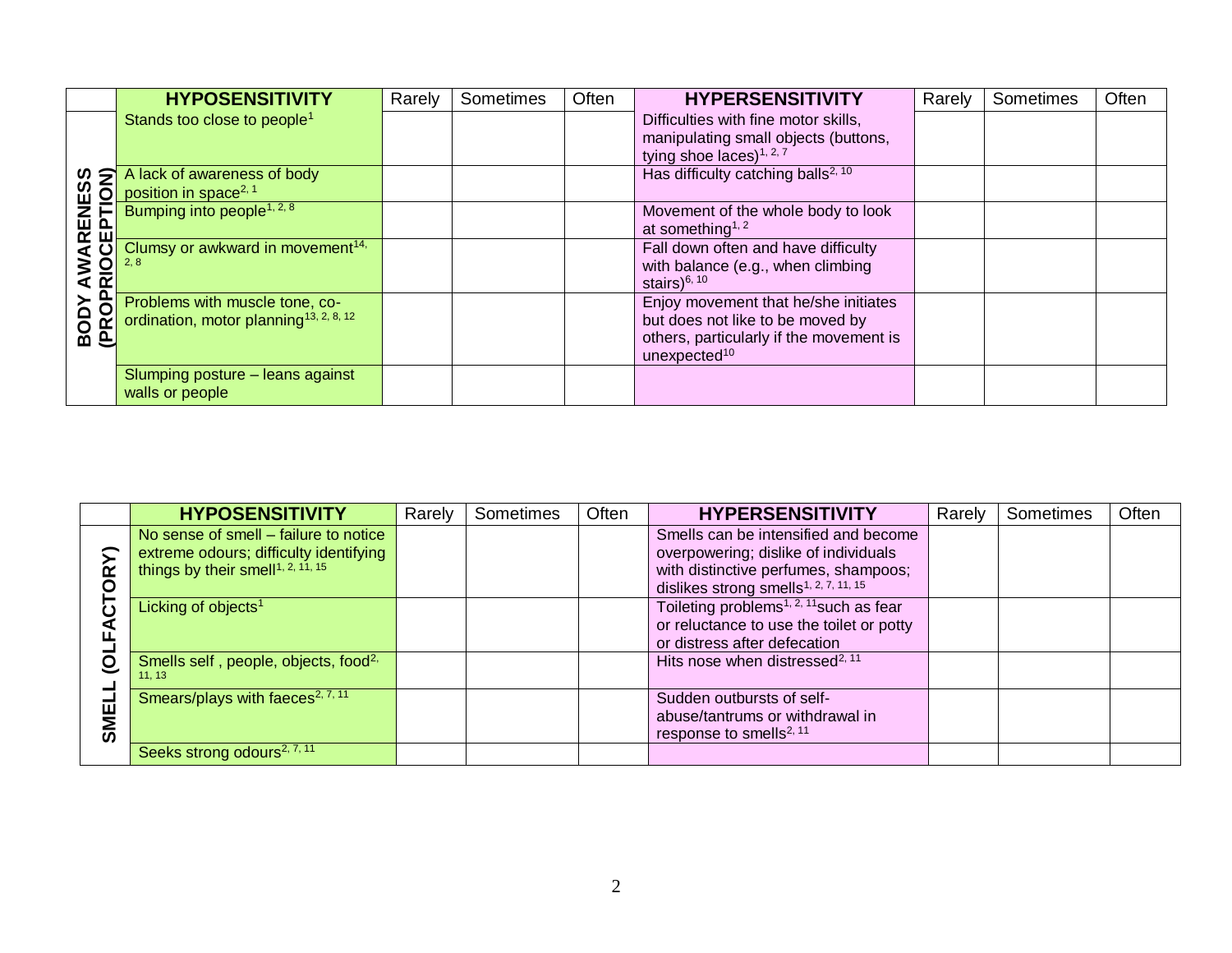|               | <b>HYPOSENSITIVITY</b>                                                                                                                            | Rarely | Sometimes | Often | <b>HYPERSENSITIVITY</b>                                                                      | Rarely | Sometimes | Often |
|---------------|---------------------------------------------------------------------------------------------------------------------------------------------------|--------|-----------|-------|----------------------------------------------------------------------------------------------|--------|-----------|-------|
|               | Tendency to use peripheral vision <sup>1</sup>                                                                                                    |        |           |       | Constantly looks at minute particles,<br>picks up tiny pieces of dust <sup>1, 2, 11</sup>    |        |           |       |
|               | Poor depth perception - problems<br>with throwing and catching; difficulty<br>stepping up or down kerbs or<br>staircases; clumsiness <sup>1</sup> |        |           |       | Dislikes dark and bright lights <sup>2, 11</sup>                                             |        |           |       |
|               | Is attracted to lights <sup>2, 11</sup>                                                                                                           |        |           |       | Notices tiny changes in environment <sup>11</sup>                                            |        |           |       |
|               | Repetitive blinking and head<br>bobbing <sup>11</sup>                                                                                             |        |           |       | Is frightened by flashes of light <sup>2, 11</sup>                                           |        |           |       |
|               | Looks intensely at objects and<br>people <sup>2, 11</sup>                                                                                         |        |           |       | Looks down most of time <sup>2,11</sup>                                                      |        |           |       |
|               | Moves fingers or objects in front of<br>$eyes^{2, 11}$                                                                                            |        |           |       | Squints or closes eyes in bright light <sup>2,</sup><br>5.7.11                               |        |           |       |
|               | Is fascinated with reflections, bright<br>coloured or shining objects,<br>patterns <sup>2, 3, 11</sup>                                            |        |           |       | Is bothered by bright lights after<br>others have adapted <sup>12</sup>                      |        |           |       |
|               | Focuses on shadows, reflections,<br>spinning objects <sup>7</sup>                                                                                 |        |           |       | Gets easily frustrated/ tired under<br>fluorescent lighting <sup>2,11</sup>                  |        |           |       |
| SIGHT(VISION) | Appears startled when approached<br>suddenly <sup>2, 11</sup>                                                                                     |        |           |       | Sudden outbursts of self-abuse or<br>tantrums in response to a visual<br>stimulus $^{2, 11}$ |        |           |       |
|               | Runs a hand around the edge of the<br>objects <sup>2, 11</sup>                                                                                    |        |           |       | Appears sensitive to changes in<br>lighting <sup>7</sup>                                     |        |           |       |
|               | Perimeter hugging                                                                                                                                 |        |           |       | Turns away from television or<br>computer screens <sup>7</sup>                               |        |           |       |
|               |                                                                                                                                                   |        |           |       | Watches everyone when they move<br>around the room <sup>12</sup>                             |        |           |       |
|               |                                                                                                                                                   |        |           |       |                                                                                              |        |           |       |

| <b>OTHER</b>                                                          | Rarely | Sometimes | Often | <b>OTHER</b>                        | Rarely | Sometimes | Often |
|-----------------------------------------------------------------------|--------|-----------|-------|-------------------------------------|--------|-----------|-------|
| Selects minor aspects of objects for                                  |        |           |       | Does not recognise people in        |        |           |       |
| attention instead of whole thing<br>(e.g. a wheel rather than a whole |        |           |       | unfamiliar clothes <sup>1, 2</sup>  |        |           |       |
| toy car etc) <sup>2, 11</sup>                                         |        |           |       |                                     |        |           |       |
| Becomes frustrated when trying to                                     |        |           |       | Notices every tiny change in the    |        |           |       |
| find objects in                                                       |        |           |       | environment <sup>2</sup>            |        |           |       |
| competing backgrounds <sup>5</sup>                                    |        |           |       | Does not recognise a familiar       |        |           |       |
|                                                                       |        |           |       | environment if approaches it from a |        |           |       |
|                                                                       |        |           |       | different direction <sup>2</sup>    |        |           |       |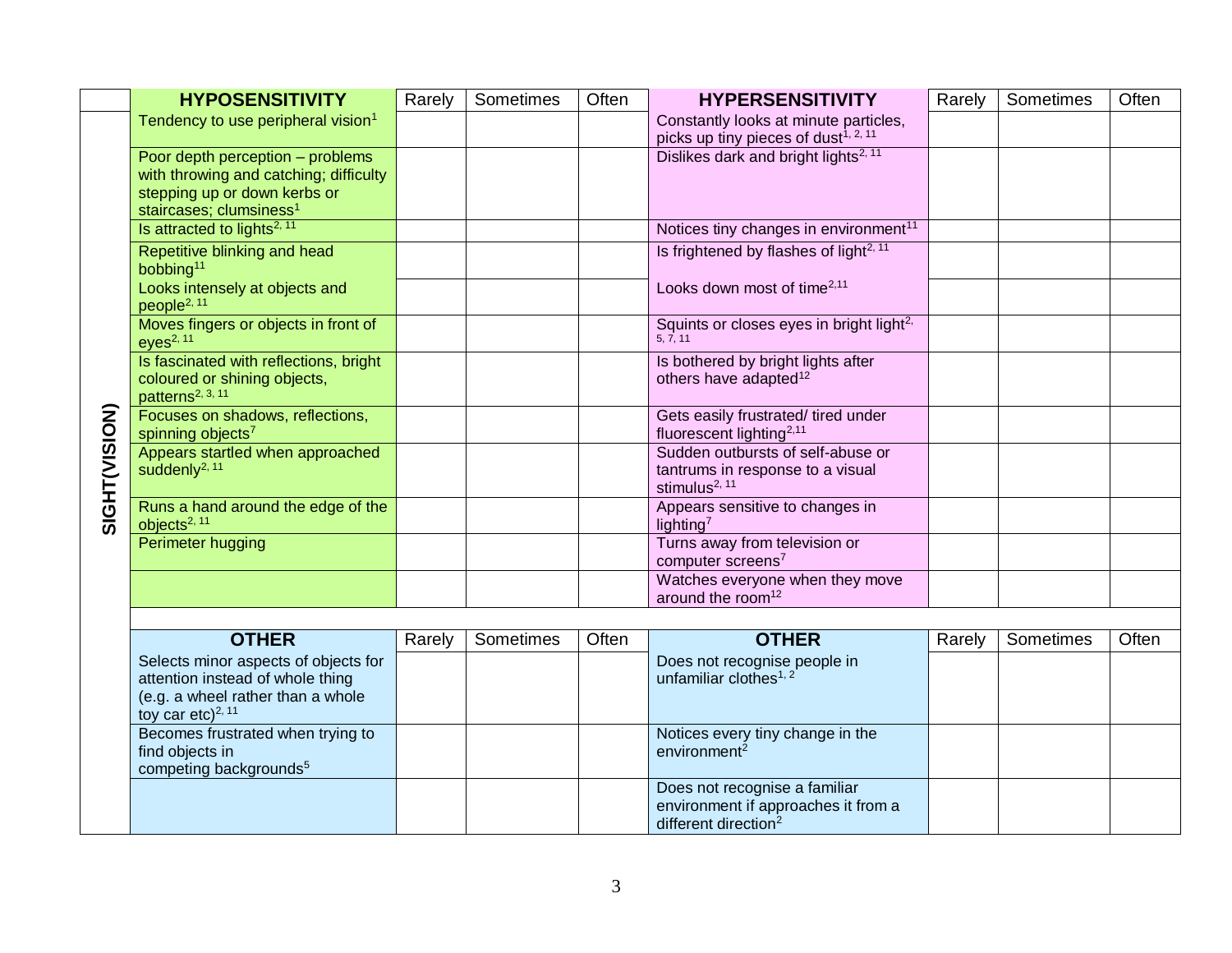|            | <b>HYPOSENSITIVITY</b>                                                                                                                                                | Rarely | Sometimes | Often | <b>HYPERSENSITIVITY</b>                                                                                                                        | Rarely | Sometimes | Often |
|------------|-----------------------------------------------------------------------------------------------------------------------------------------------------------------------|--------|-----------|-------|------------------------------------------------------------------------------------------------------------------------------------------------|--------|-----------|-------|
|            | Does not acknowledge particular<br>sounds or respond to name being<br>called; unable to distinguish<br>between some sounds <sup><math>1, 2, 3, 5, 11, 12</math></sup> |        |           |       | Inability to cut out particular sounds,<br>leading to difficulties concentrating <sup>1, 12</sup>                                              |        |           |       |
|            | Enjoys crowded noisy places,<br>kitchens, bangs doors and objects <sup>2.</sup>                                                                                       |        |           |       | Appears very sensitive to sound; able<br>to hear even very quiet sounds, for<br>example, hearing conversations in the<br>distance <sup>1</sup> |        |           |       |
|            | Likes vibration <sup>2, 11</sup>                                                                                                                                      |        |           |       | Dislikes haircut <sup>2, 11</sup>                                                                                                              |        |           |       |
| (AUDITORY) | Is fascinated with certain sounds <sup>2, 11</sup>                                                                                                                    |        |           |       | Makes repetitive noises (hums or<br>sings) to block out other sounds <sup>2, 3, 7,</sup>                                                       |        |           |       |
| HEARING    | Tears paper, crumples paper in the<br>hand <sup>2, 11</sup>                                                                                                           |        |           |       | Tries to destroy/break objects<br>producing sounds (clock, telephone,<br>musical toy etc) <sup>2, 11</sup>                                     |        |           |       |
|            | Pronunciation problems <sup>2, 11, 15</sup>                                                                                                                           |        |           |       | Dislikes unexpected or loud noises <sup>2, 3,</sup><br>5, 7, 8, 11, 12                                                                         |        |           |       |
|            | Appears deaf or seems to have<br>problems in hearing <sup>1, 2, 11, 15</sup>                                                                                          |        |           |       | Sudden outbursts of self-<br>abuse/tantrums or withdrawal in<br>response to auditory stimuli <sup>2, 11</sup>                                  |        |           |       |
|            | Enjoys Making loud rhythmic noises                                                                                                                                    |        |           |       | Covers or hits ears to many sounds <sup>2,</sup><br>11, 12, 13, 15                                                                             |        |           |       |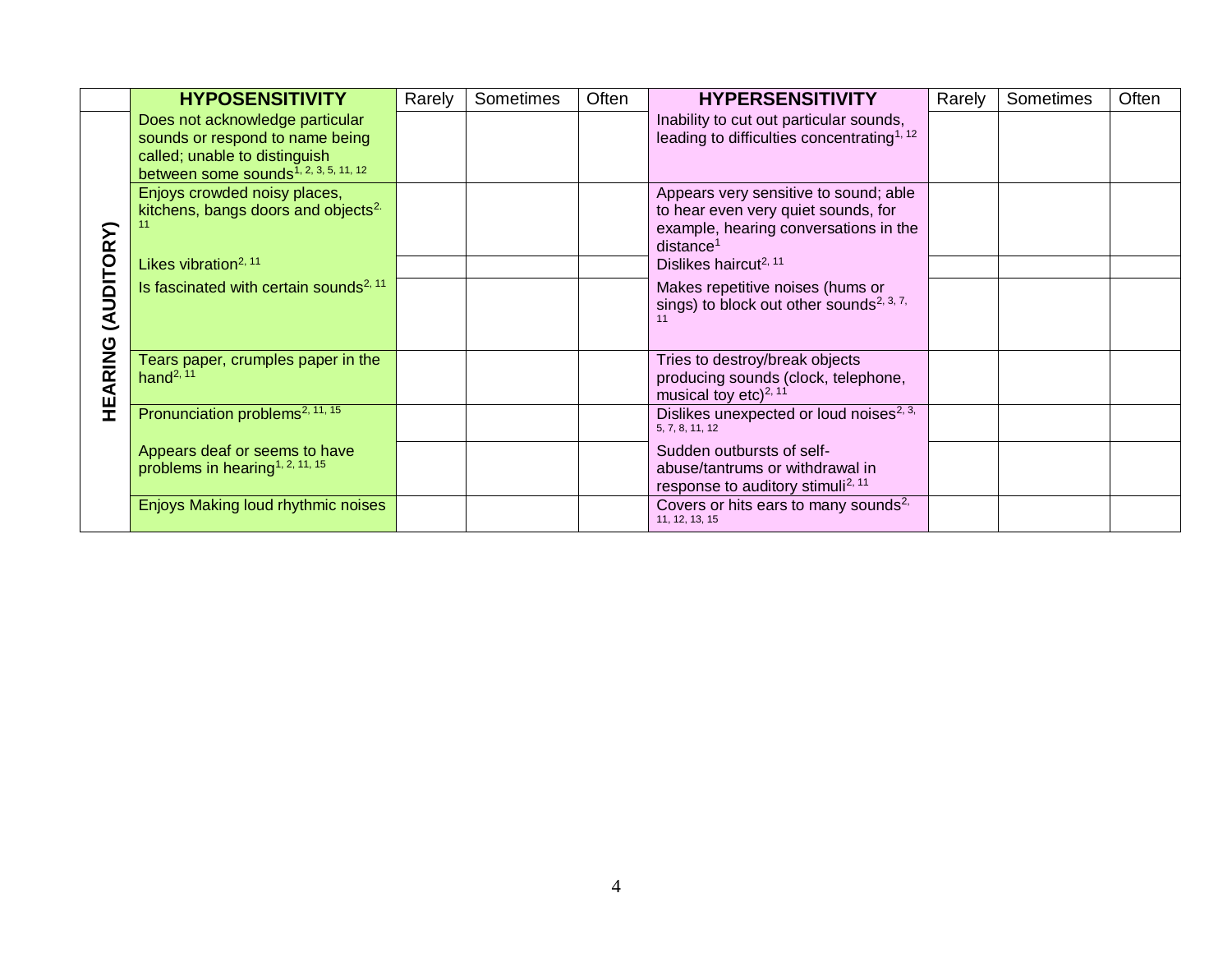|            | <b>HYPOSENSITIVITY</b>                                                   | Rarely | Sometimes | Often | <b>HYPERSENSITIVITY</b>                                                                                   | Rarely | Sometimes | Often |
|------------|--------------------------------------------------------------------------|--------|-----------|-------|-----------------------------------------------------------------------------------------------------------|--------|-----------|-------|
|            | Likes strong tastes and/or spicy<br>foods $^{7, 1}$                      |        |           |       | Some flavours and foods are too<br>strong and over-powering for the<br>person <sup>1</sup>                |        |           |       |
|            | Avoids bland tasting food                                                |        |           |       | Sudden outbursts of self-<br>abuse/tantrums or withdrawal in<br>response to strong taste <sup>2, 11</sup> |        |           |       |
| ATORY)     | Pica; eats everything - soil, grass.<br>Materials <sup>1, 2, 7, 11</sup> |        |           |       | Poor eater <sup>2, <math>\overline{11, 13}</math></sup>                                                   |        |           |       |
|            | Mouths and licks objects <sup>2, 5, 11</sup>                             |        |           |       | Uses the tip of tongue for tasting <sup>2, 11</sup>                                                       |        |           |       |
|            | Regurgitates <sup>2, 11</sup>                                            |        |           |       | Gags/vomits easily <sup>2, 11</sup>                                                                       |        |           |       |
| (GUST)     | Is fascinated with certain tastes <sup>2, 11</sup>                       |        |           |       | Likes certain (plain) foods such as<br>potato, white bread, bland cheese,<br>pasta etc <sup>2, 11</sup>   |        |           |       |
| <b>STE</b> | Eats cigarette ends                                                      |        |           |       | Heightened awareness of flavour <sup>8</sup>                                                              |        |           |       |
| ⋖<br>⊢     | Lack of awareness of flavour <sup>8</sup>                                |        |           |       | Avoids certain spicy foods <sup>11, 12, 2</sup>                                                           |        |           |       |
|            |                                                                          |        |           |       | Shows strong preference for certain<br>tastes $5, 12$                                                     |        |           |       |
|            |                                                                          |        |           |       | Dislikes strong tastes <sup>7</sup>                                                                       |        |           |       |
|            |                                                                          |        |           |       | Limits self to particular food<br>textures/temperatures <sup>1, 12</sup>                                  |        |           |       |
|            |                                                                          |        |           |       | Will not eat hot or very cold foods                                                                       |        |           |       |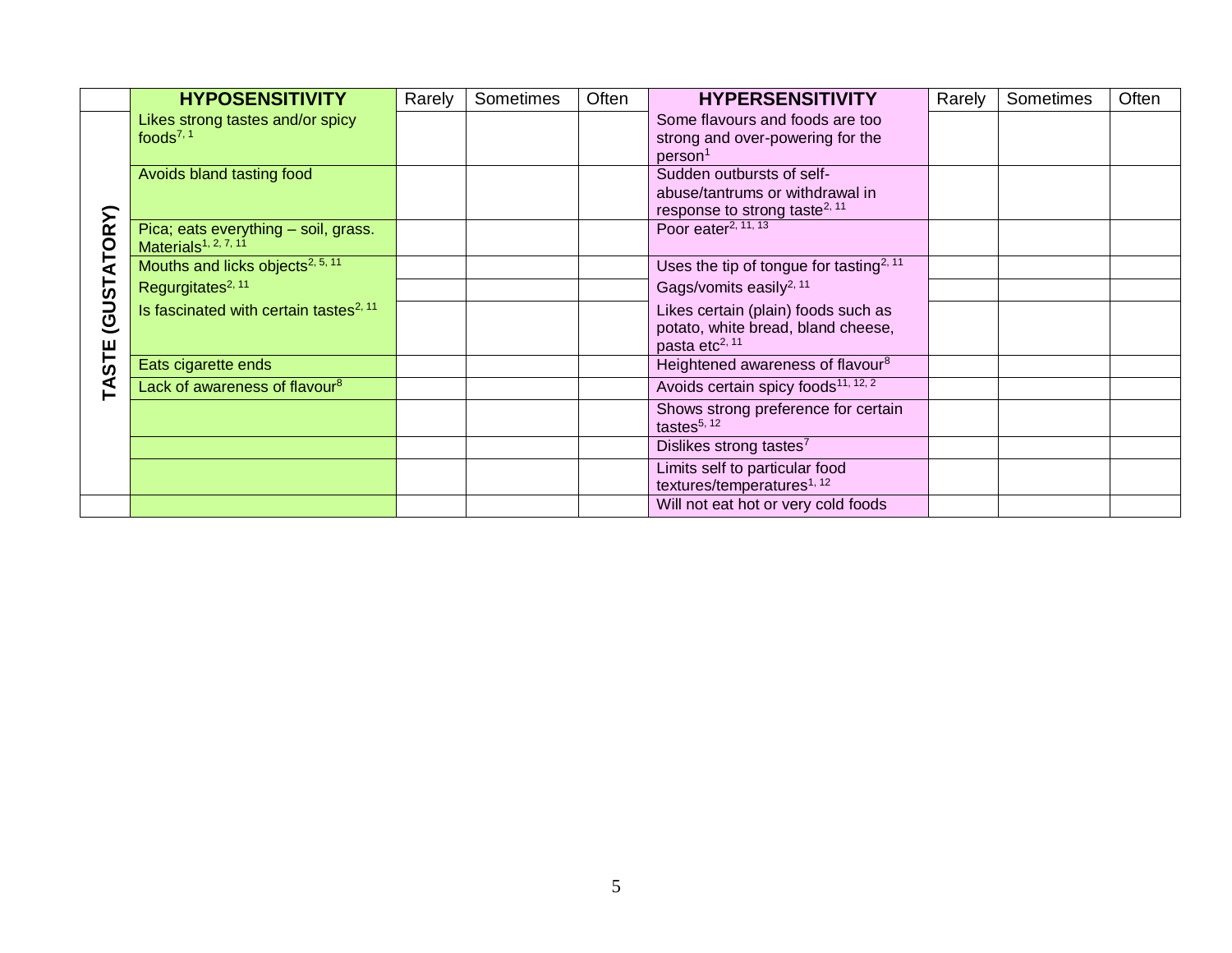|                 | <b>HYPOSENSITIVITY</b>                                                                                                     | Rarely | Sometimes | Often | <b>HYPERSENSITIVITY</b>                                                                                                                                 | Rarely | Sometimes | Often |
|-----------------|----------------------------------------------------------------------------------------------------------------------------|--------|-----------|-------|---------------------------------------------------------------------------------------------------------------------------------------------------------|--------|-----------|-------|
|                 | Touches people and objects <sup>12</sup>                                                                                   |        |           |       | Touch painful and uncomfortable; will<br>often withdraw from aspects of touch <sup>1,</sup><br>2. 3. 6. 7. 8. 11                                        |        |           |       |
|                 | Holds others tightly <sup>1, 2</sup>                                                                                       |        |           |       | Reacts emotionally/aggressively to<br>touch <sup>2, 7, 11, 12, 14, 15</sup>                                                                             |        |           |       |
|                 | Mouths objects or clothing <sup>3, 7, 14</sup>                                                                             |        |           |       | Moves away from people, insists on<br>large personal space <sup>2, 6, 7, 11, 12, 14, 15</sup>                                                           |        |           |       |
|                 | Doesn't seem to notice when face<br>or hands are messy <sup>3, 12</sup>                                                    |        |           |       | Withdraws or hits when people reach<br>out or are nearby <sup>10, 14</sup>                                                                              |        |           |       |
|                 | Leaves clothing twisted on body;<br>layers clothing, wraps self in<br>clothing or bedding <sup>5, 12, 14</sup>             |        |           |       | Expresses distress when grooming,<br>teeth brushing, nail clipping <sup>1, 5, 7, 8, 10,</sup><br>12, 14, 15                                             |        |           |       |
|                 | Seeks deep pressure by squeezing<br>between furniture <sup>7</sup>                                                         |        |           |       | Avoids touch or contact with objects<br>or people <sup>3, 7, 14</sup>                                                                                   |        |           |       |
|                 | Likes pressure and tight clothing <sup>2, 7,</sup><br>11, 14                                                               |        |           |       | Rubs the spot that was touched <sup>3, 7, 12,</sup><br>14                                                                                               |        |           |       |
| TOUCH (TACTILE) | Enjoys heavy objects on top of<br>them $1, 2$                                                                              |        |           |       | Dislike of having anything on hands or<br>feet <sup>1</sup>                                                                                             |        |           |       |
|                 | Is fascinated with certain textures <sup>2,</sup>                                                                          |        |           |       | Likes touch ONLY when it is on their<br>terms <sup>3</sup>                                                                                              |        |           |       |
|                 | Prone to self injuries - scratching,<br>pinching, rubbing, hitting, hair<br>pulling hand biting <sup>1, 2, 3, 11, 14</sup> |        |           |       | Complains about how certain clothing<br>feels, doesn't like tags, fussy about<br>socks, seams in clothes, belts <sup>8, 10, 11,</sup><br>12, 13, 14, 15 |        |           |       |
|                 | Insists on being barefoot <sup>14</sup>                                                                                    |        |           |       | Takes off clothing <sup>7, 10, 14, 15</sup>                                                                                                             |        |           |       |
|                 | Low reaction to pain or extreme<br>temperatures <sup>1, 2, 3, 10, 11, 13</sup>                                             |        |           |       | Dislikes the feeling of tight fitting<br>clothing <sup>4</sup>                                                                                          |        |           |       |
|                 | Pushes or rubs body against<br>objects/walls/people <sup>14</sup>                                                          |        |           |       | Sensitive to texture and make of<br>material <sup>1, 2, 7, 8, 11</sup>                                                                                  |        |           |       |
|                 | Relaxes when given firm massage <sup>7</sup>                                                                               |        |           |       | Avoids wearing shoes <sup>2, 11</sup>                                                                                                                   |        |           |       |
|                 | Seems unaware of being touched<br>or bumped <sup>2, 3, 6</sup>                                                             |        |           |       | Insists on wearing the same clothes <sup>2,</sup>                                                                                                       |        |           |       |
|                 | Touches things constantly; "learns"<br>through his fingers <sup>3, 6, 7, 8, 11</sup>                                       |        |           |       | Overreacts to heat/cold/pain <sup>2, 8, 10, 11, 15</sup>                                                                                                |        |           |       |
|                 | Has trouble keeping hands to self,<br>will poke or push other children <sup>6, 10</sup>                                    |        |           |       | Difficulty tolerating temperature<br>change $7$                                                                                                         |        |           |       |
|                 | Really enjoys shower, rough<br>towelling or firm hair brushing <sup>7</sup>                                                |        |           |       | Dislike and avoids messy play <sup>2, 3, 6, 7,</sup><br>11, 12, 15                                                                                      |        |           |       |
|                 |                                                                                                                            |        |           |       | Dislikes food of certain texture <sup>2, 7, 10, 11,</sup><br>14                                                                                         |        |           |       |